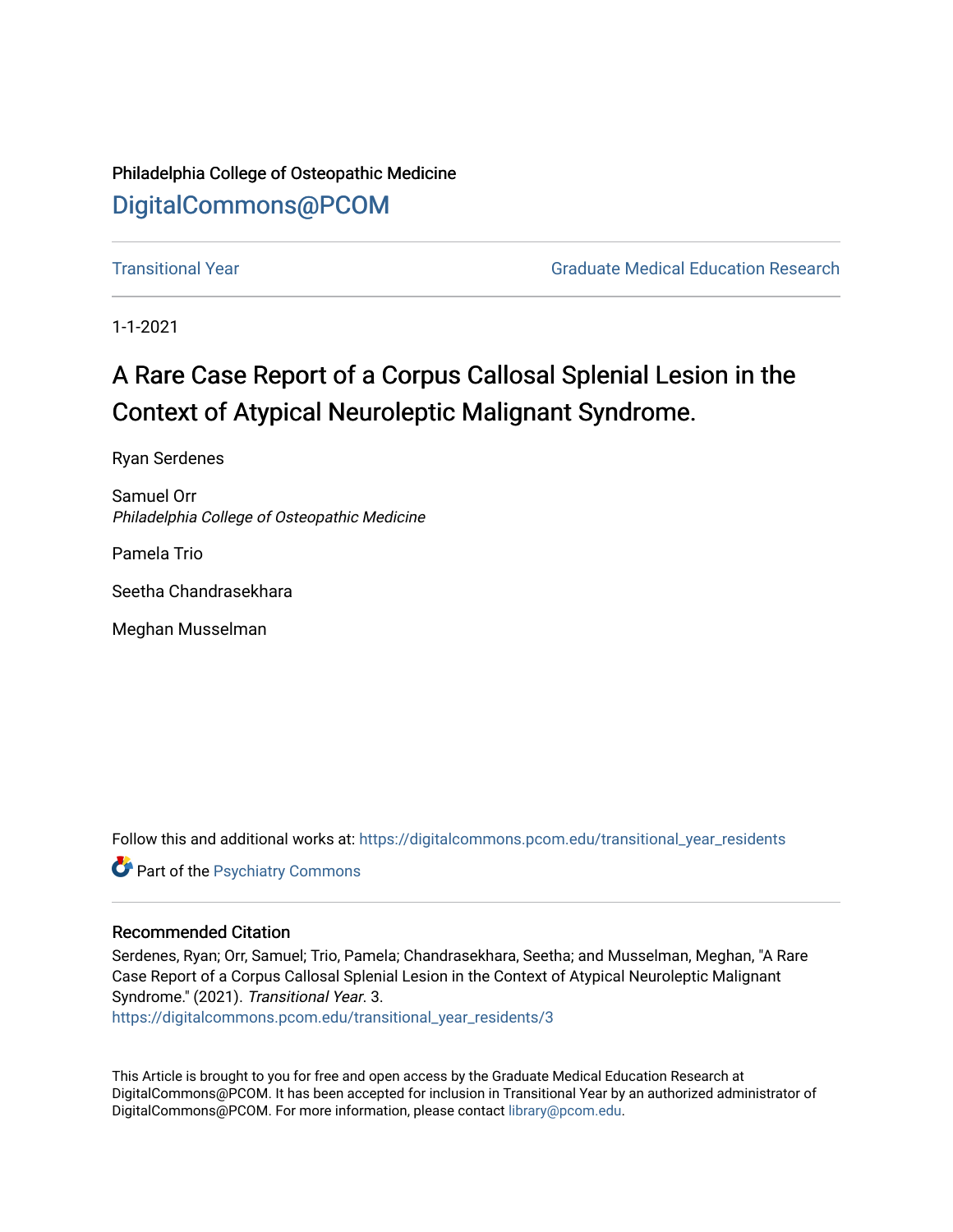## **A Rare Case Report of a Corpus Callosal Splenial Lesion in the Context of Atypical Neuroleptic Malignant Syndrome**

https://doi.org/10.1177/23247096211029751 DOI: 10.1177/23247096211029751 Journal of Investigative Medicine High Impact Case Reports Volume 9: 1–5 © 2021 American Federation for Medical Research [journals.sagepub.com/home/hic](https://journals.sagepub.com/home/hic)



**Ryan Serdenes, DO1,\* , Samuel Orr, DO2,\*, Pamela Trio, MD3, Seetha Chandrasekhara, MD, MA1,4, and Meghan Musselman, MD1,4**

## **Abstract**

In this report, we describe a case of atypical neuroleptic malignant syndrome (NMS) presenting with an isolated lesion in the splenium of the corpus callosum (ILSCC). There is a paucity of information regarding this topic within the literature and only 7 previous case reports have been published at the time of writing. To our knowledge, this case report is also the first to describe an atypical NMS variant in the context of an ILSCC. In this report, we describe the important considerations in formulating differential diagnosis for ILSCC and are the first report to propose a possible pathophysiological mechanism relating ILSCC with NMS.

## **Keywords**

psychiatry, neurology, psychopharmacology, neuroleptic malignant syndrome, corpus callosum

## **Introduction**

Isolated lesions in the splenium of the corpus callosum (ILSCC) are an uncommon radiographic entity with an estimated prevalence between  $0.6\%$  and  $3.0\%$ .<sup>1,2</sup> ILSCCs are most commonly associated with a clinical presentation of delirium and have a broad differential diagnosis.<sup>2</sup> With regard to neuroleptic malignant syndrome (NMS), recent literature has suggested a disease spectrum model with emphasis on identifying prodromal and atypical NMS variants in order to improve disease outcomes.<sup>3-5</sup> Considering the estimated incidence of NMS is between 0.01% and 0.02%, the co-occurrence of ILSCC and NMS is either exceedingly rare or an underrecognized clinical phenomenon.<sup>6</sup> At the time of writing, only 7 publications exist documenting ILSCC in the context of NMS, the first of which was published in 2009.<sup>7-13</sup> In this report, we are the first to describe a case of atypical NMS presenting with an ILSCC. We are also the first to publish a case report to postulate a possible pathophysiological relationship between the development of ILSCC and NMS.

## **Case Presentation**

The patient was a 45-year-old male with a past medical history of intermittent asthma, hypertension, and type 2 diabetes mellitus who presented to the emergency department (ED) via ambulance status post fall in the context of phencyclidine (PCP) intoxication. Initially in the ED the patient was urinating on the floor, attempting to fight staff members, and uncooperative with examination. Intravenous haloperidol 5 mg and midazolam 4 mg were administered for agitation, after which the patient was able to tolerate medical evaluation and management. Additional history was limited at this time given the patient's intoxicated state. The patient was unable to participate in a formal review of systems given his altered mental status (AMS). Initial vital signs were blood pressure 146/83 mm Hg, pulse 104 beats per minute, temperature 98.4 °F, respiratory rate 18 breath per minute, and oxygen saturation 98%. Physical examination was grossly normal aside from a 3 cm stellate forehead laceration. Apart from a leukocytosis of 15 K/mm<sup>3</sup>, complete blood count, and comprehensive metabolic panel were within normal limits. Pertinent normal laboratory test results included a sodium of

\*First authorship will be shared between Ryan Serdenes and Samuel Orr.

Received January 5, 2021. Revised June 3, 2021. Accepted June 13, 2021.

#### **Corresponding Author:**

Ryan Serdenes, DO, Temple University Health System, Philadelphia, PA, USA.

Email: [rserdenes@gmail.com](mailto:rserdenes@gmail.com)



<sup>1</sup> Temple University Health System, Philadelphia, PA, USA <sup>2</sup>Philadelphia College of Osteopathic Medicine, Philadelphia, PA, USA 3 Dartmouth Hitchcock Medical Center, Lebanon, NH, USA 4 Lewis Katz School of Medicine at Temple University, Philadelphia, PA, USA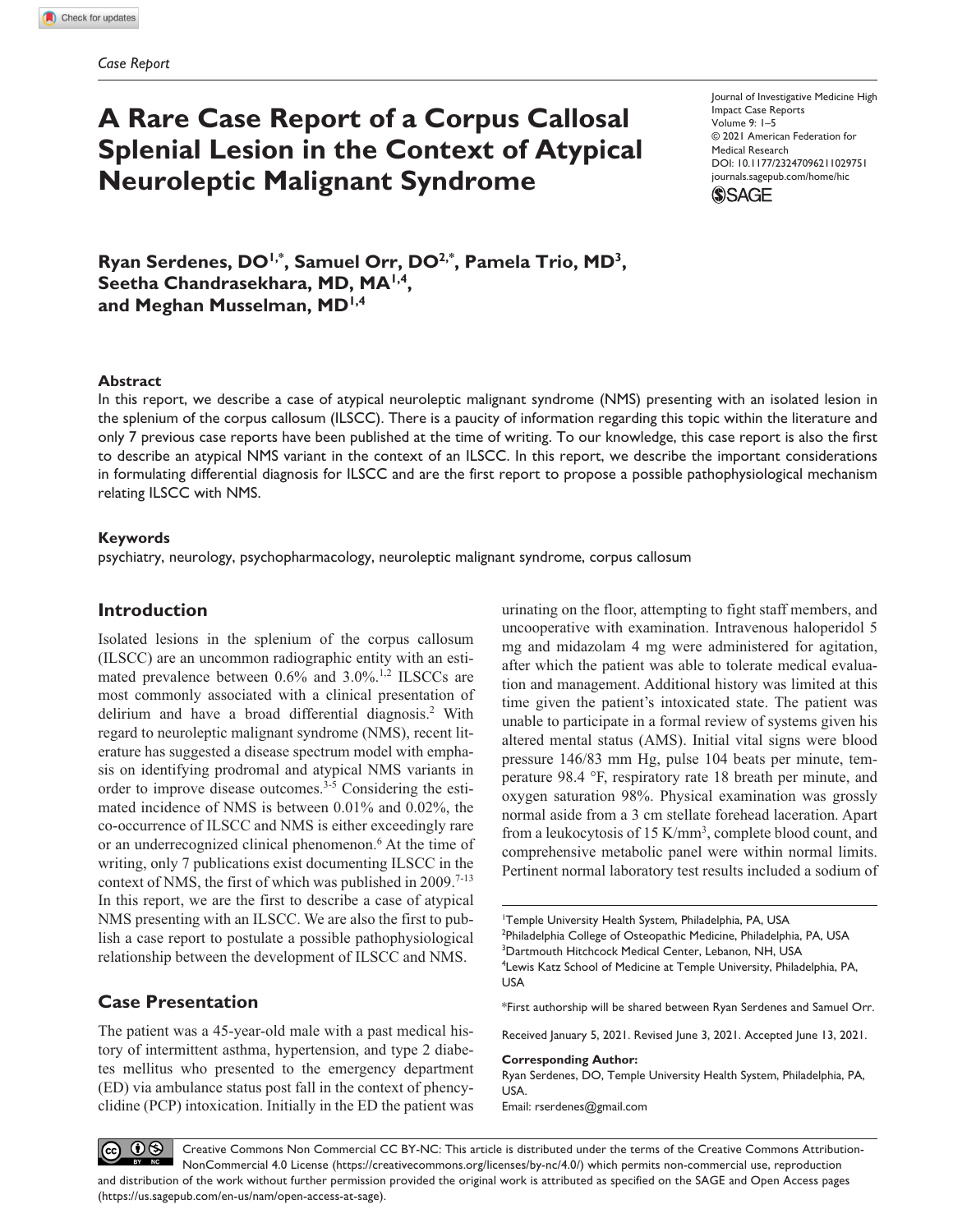

**Figure 1.** Images A, C, and E represent DWI, FLAIR, and ADC results, respectively, on initial imaging. Images B, D, and F represent DWI, FLAIR, and ADC results, respectively, 11 days after initial imaging. FLAIR, fluid-attenuated inversion recovery; DWI, diffusionweighted imaging; ADC, apparent diffusion coefficient.

140 mmol/L, blood urea nitrogen of 15, and a creatinine of 0.87 mg/dL. Urine drug screen was positive for benzodiazepines and PCP. Urinalysis was positive for only bacteria and nitrites along with 6 to 9 epithelial cells per high-power field suggesting possible contamination. Urine cultures were not obtained. Computerized tomography (CT) imaging demonstrated left zygomaticomaxillary complex fractures without acute intracranial pathology. CT imaging of the patient's cervical spine did not demonstrate any acute pathology. While in the ED, the patient's forehead laceration was sutured. The patient was admitted to an inpatient medicine unit for further management of his AMS and facial fracture.

On admission, the patient was somnolent, oriented only to self, and unable to engage with the admission assessment. An extensive AMS workup was completed, which included ammonia, vitamin  $B_{12}$  and folate levels, thyroid-stimulating hormone, blood cultures, C-reactive protein, repeat comprehensive metabolic panel/complete blood count, syphilis screen, and repeat head CT. Aside from a mildly elevated C-reactive protein of 2.6 mg/dL and leukocytosis of 14.2 K/ mm<sup>3</sup> the remainder of the patient's laboratory test results was within normal limits. Specific laboratory tests of interest

pertinent to a delirium workup returned within normal limits as follows: ammonia 15 µmol/L, thyroid-stimulating hormone 0.4, vitamin  $B_{12}$  576 pg/mL, and folate 22.9 ng/mL. The differential diagnosis for the patient's AMS remained wide, so he was placed on the Clinical Institute Withdrawal Assessment for Alcohol protocol and started on intravenous thiamine as a history of alcohol use could not be ruled out. The patient was also given a 3-day course of intravenous ceftriaxone considering equivocal urinalysis findings. Plastic surgery was consulted and recommended nonemergent elective repair of the facial fractures, but treatment was deferred as the patient remained altered and could not consent to the procedure.

Per family collateral, the patient worked part-time as a mechanic, lived alone, performed all activities of daily living independently, and did not have any history of neurologic or psychiatric disease. Family was unable to provide any additional information regarding the patient's substance use. The patient did not receive any additional lorazepam per Clinical Institute Withdrawal Assessment for Alcohol protocol or for vital sign abnormalities consistent with alcohol withdrawal. Aside from his tachycardia on initial presentation in the ED,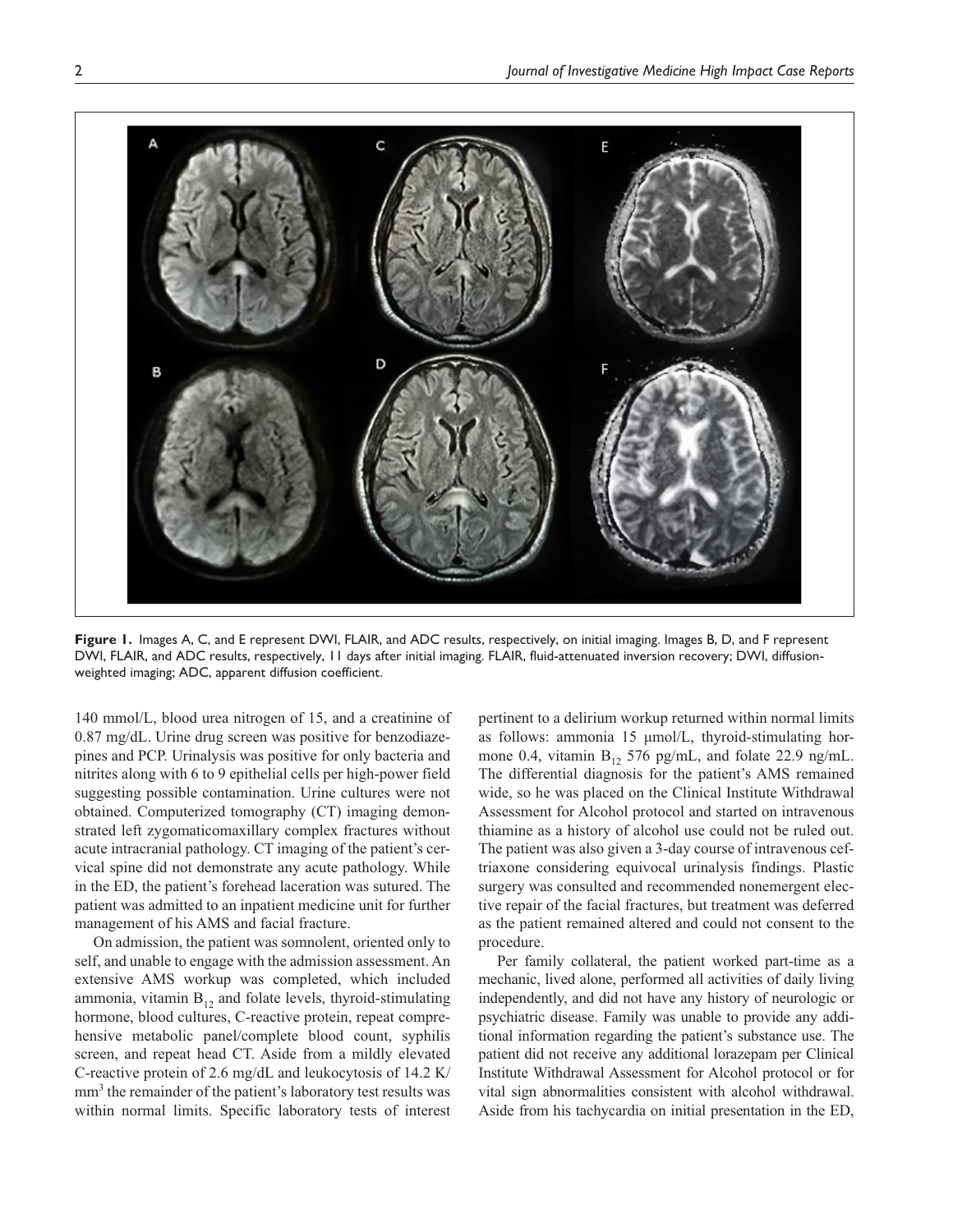the patient did not demonstrate tachycardia after admission to the inpatient medicine unit. On the third hospital day, the patient's AMS persisted, and neurology was consulted and evaluated the patient for additional causes of encephalopathy.

On the consulting neurologist's initial examination, the patient remained lethargic, oriented only to self, unable to follow complex commands, and hypophonic with increased speech latency. No focal cranial nerve deficit was appreciated; however, the patient exhibited hypertonicity with significant oppositional paratonias in all 4 extremities along with bilaterally upgoing plantar reflexes. Magnetic resonance imaging (MRI) and electroencephalography (EEG) were ordered per neurology recommendations. EEG did not demonstrate epileptiform activity or generalized slowing. However, MRI revealed a restricted diffusion/focal hyperintensity within the splenium of the corpus callosum on diffusion-weighted imaging (DWI) and fluid-attenuated inversion recovery (FLAIR) images, respectively. MRI findings on FLAIR, DWI, and ADC (apparent diffusion coefficient) are highlighted in Figure 1. In consideration of the patient's recent exposure to neuroleptics, persistent encephalopathy, and significant oppositional paratonias, the possibility of an atypical variant of NMS contributing to the patient's delirium was likely. Despite the likelihood of atypical NMS, in considering the wide differential diagnosis of callosal lesions the probability of the MRI lesion representing a new infarct remained. Therefore, the patient was placed on standing aspirin 325 mg along with atorvastatin 40 mg daily. CT angiography of the head and neck was completed and was unremarkable. The patient was also started on standing benztropine 1 mg twice daily for atypical NMS. Of note, lorazepam was not used as there was concern for additional central nervous system depression in an already somnolent and delirious patient.

By the seventh hospital day, the patient became more alert, had improved orientation, was able to complete 2 step commands with prompting, and had reduced cogwheeling on examination. Additionally, the patient's leukocytosis had down-trended to 13.2 K/mm<sup>3</sup>. The scheduled benztropine was also discontinued. The patient did not require any physical restraints or tranquilizers for agitation after admission. The patient's MRI was repeated 11 days after initial imaging, which redemonstrated the corpus callosum splenium hyperintensity on FLAIR imaging and without restricted diffusion on DWI. The patient was instructed to repeat imaging as an outpatient to confirm the diagnosis of subacute callosal infarct versus transient splenial lesion of another etiology. The patient was recommended to be discharged to a rehabilitation facility to further manage his physical deconditioning and was subsequently lost to follow-up.

## **Discussion**

At the time of writing, this is only the eighth documented case demonstrating concurrent ILSCC and NMS pathology.<sup>7-13</sup> NMS has phenotypic heterogeneity and should be viewed on a disease spectrum rather than as a discrete syndrome.<sup>3</sup> Fever and autonomic instability are usually late findings in NMS, which can make identifying early presentations of NMS especially challenging.14 Consequently, a common disease variant lacking core malignant features has been conceptualized in the literature as atypical NMS.<sup>5</sup> However, there is considerable uncertainty whether atypical NMS represents a distinct pathology or a prodromal phase destined to evolve with malignant features. Some authors have even proposed a multi-staged disease model of NMS in order to better account for atypical presentations.<sup>4</sup> Of note NMS is a clinical diagnosis and specific laboratory or imaging results are not required to confer a diagnosis.<sup>15</sup> For instance, our patient's EEG was without epileptiform activity or generalized slowing, but positive EEG findings are not required to diagnose NMS or delirium. In fact, a recent review suggested EEG testing may have a false positive and false negative rate as high as 20% when evaluating delirium.<sup>16</sup> Therefore, despite being afebrile during this hospitalization, the diagnosis of atypical NMS can still be rendered in our patient considering significant oppositional paratonias and altered mental status in the context of recent neuroleptic exposure. Given our patients atypical NMS variant, an intensive care unit level of treatment including dantrolene was not required, especially in the absence of malignant features. Also, while benztropine is not a common therapeutic in the armamentarium for NMS care, mechanistically it functions similarly to alternative treatments like amantadine and bromocriptine. A core pathway within NMS pathophysiology is a depletion of basal ganglia dopaminergic neurotransmission secondary to neuroleptic exposure.<sup>17</sup> Dopaminergic drugs like amantadine and bromocriptine can be used to target this aberrant neurotransmission; however, in addition to its anticholinergic properties benztropine can also promote dopamine neurotransmission, making it a reasonable therapeutic in cases of atypical NMS.18

There remains some diagnostic uncertainty regarding the precise etiology of our patient's ILSCC. A wide differential diagnosis exists for splenial lesions, which we have outlined in Table  $1.^{19,20}$  For our patient, the differential included the following: ischemic lesion, oncologic lesion, traumatic lesion, transient splenial lesion secondary to NMS, and Marchiafava-Bignami disease. With regard to ischemic etiologies, callosal infarcts are rare and unlikely to be isolated, as in our patient, due to a rich vascular supply emanating from both the anterior and posterior circulations.21,22 Additionally, our patient had an unremarkable CT angiogram of the head/neck, is young, did not have a history of infarct associated drug use, and was without a previous history of atrial fibrillation or stroke, making an infarct less likely. Similarly, the possibility of an oncologic cause is unlikely given our patient did not have any systemic symptoms of cancer, did not have a family history, did not have a chronic prodrome of symptoms, and did not have imaging findings consistent with a space occupying lesion. It is feasible that our patient's lesion was traumatic in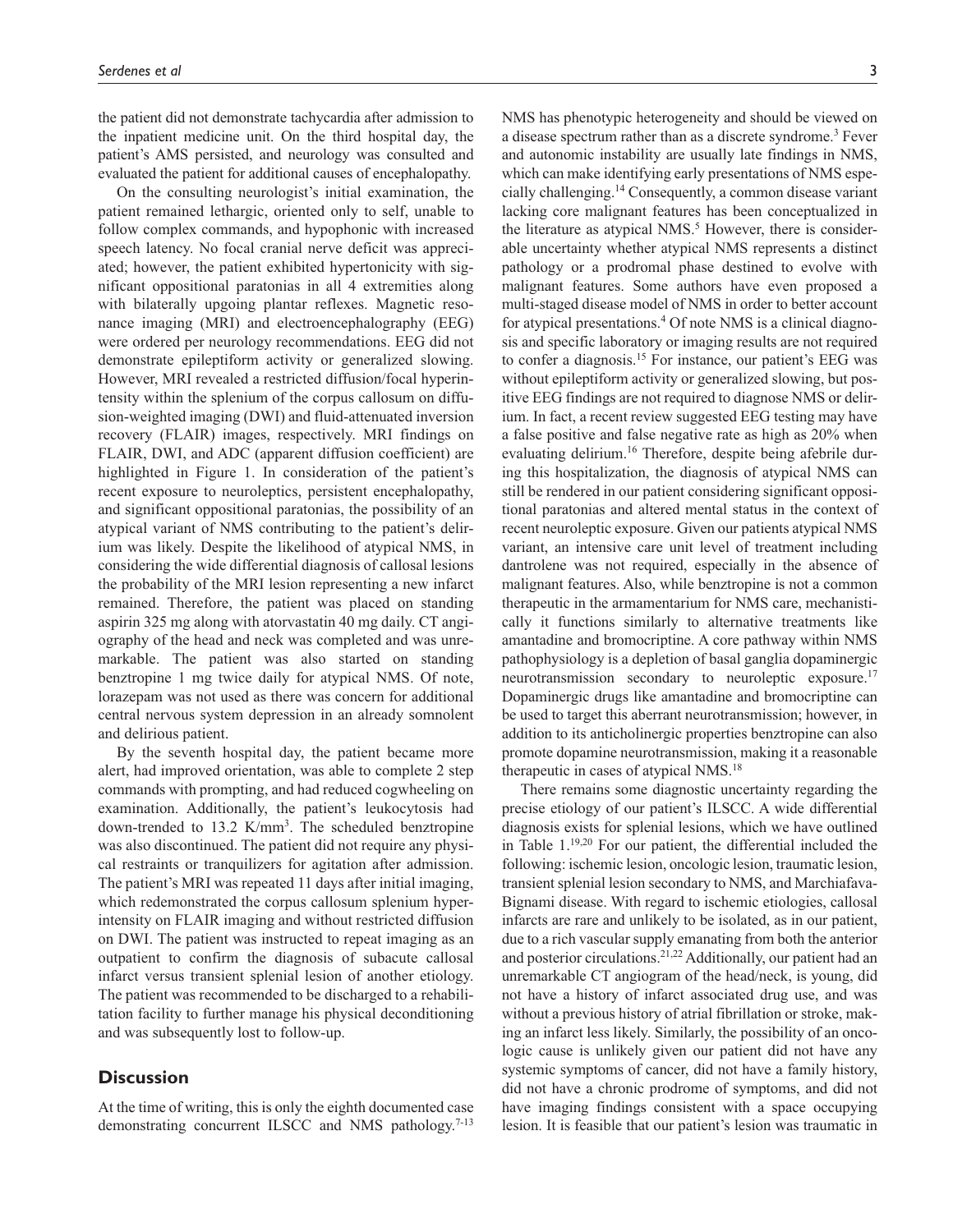| Diagnostic category | Specific etiologies                                                                                                                                                                                                 |
|---------------------|---------------------------------------------------------------------------------------------------------------------------------------------------------------------------------------------------------------------|
| Traumatic           | Diffuse axonal injury, hemorrhage                                                                                                                                                                                   |
| Oncologic           | Lipoma, lymphoma, glioma, germinoma, metastasis                                                                                                                                                                     |
| Vascular            | Infarction, hypoxic/ischemic encephalopathy, posterior reversible encephalopathy syndrome, hemolytic uremic<br>syndrome, cerebral autosomal dominant arteriopathy with subcortical infarcts and leukoencephalopathy |
| Toxic/metabolic     | Hypoglycemic encephalopathy, carbon monoxide intoxication, leukodystrophy                                                                                                                                           |
| Degenerative/immune | Multiple sclerosis, acute disseminated encephalomyelitis, Marchiafava-Bignami disease, Wallerian degeneration                                                                                                       |
| Drug induced        | Metronidazole-induced encephalopathy, neuroleptic malignant syndrome, anti-epileptic withdrawal                                                                                                                     |
| <b>Infectious</b>   | Neonatal central nervous system viral infections, human immunodeficiency virus, tuberculosis, influenza                                                                                                             |

Table 1. Reported Etiologies of Splenial Lesions Adapted From Park et al<sup>19</sup> and Uchino et al<sup>20</sup>.

origin considering his head injury prior to arrival and the high axonal density within the corpus callosum predisposing it to shearing forces.<sup>19</sup> However, axonal injury is rarely found in spatial isolation and would likely have a diffuse distribution given the severity of our patient's injury as evident by the extent of his facial fractures.<sup>23</sup> The probability of Marchiafava-Bignami disease is doubtful given our patient did not have a history of alcohol abuse, had normal vitamin  $B_{12}$  and folate levels, had unremarkable liver function tests, and received prophylactic intravenous thiamine on admission.

Within previously published case reports documenting ILSCC in the context of NMS, the MRI lesion was characterized as midline symmetric ovoid, which matches the distinct morphology of our patient's lesion.<sup>19</sup> Prior reports have shown a complete resolution of the MRI lesion within 2 to 12 weeks.<sup>7-13</sup> In this case, imaging at 11 days showed a persistent lesion. Consequently, it remains possible that if reimaged later on, our patient's lesion may have been found to be transient as in the previously documented cases. Therefore, the possibility of an NMS associated lesion seemed plausible given our patients unique clinical picture without other compelling etiologies. Despite being first described over a decade ago by Al-Edrus and colleagues, $8$  the pathophysiology of ILSCC associated with NMS remains elusive, and none of the existing case reports postulate an explanation.<sup>7,9-13</sup> Further exploration of the mechanistic underpinnings of ILSCC related to NMS may have utility in developing a more thorough understanding NMS pathophysiology, which might have diagnostic and treatment implications.

Despite the dearth of pathophysiologic postulates explaining the relationship between ILSCC and NMS within psychiatric publications, it is possible to synthesize a possible mechanism from existing findings within the basic science literature. Transient callosal cytotoxic edema has been extensively reviewed by Starkey and colleagues<sup>24</sup> and defined as a common etiology of ILSCC. They suggest a cytokine-mediated glutamate-induced N-methyl-D-aspartate receptor (NMDAR) excitotoxic process is central to the pathophysiology of cytotoxic edema within the corpus callosum.<sup>24</sup> With regard to NMS, Zhuravliova and colleagues<sup>25</sup> demonstrated that haloperidol interactions with NMDAR resulted in glutamate-independent cytochrome-C-dependent cytotoxicity.

This is especially pertinent to ILSCC as there is a higher density of callosal Aquaporin-4 channels, relative to other brain regions, which are involved in cytochrome-C mediated cytotoxic pathways leading to localized edema.<sup>26,27</sup> Additionally, PCP has been shown to cause upregulation of central NMDARs, which may have theoretically predisposed our patient to an NMS associated ILSCC.<sup>28</sup> This proposed mechanism may be sufficient to explain the pathophysiology of these localized lesions in the context of NMS; however, additional case reports and confirmatory research are necessary. Additionally, it is unclear if other antipsychotics mentioned in the previous case reports (risperidone, olanzapine, clozapine, and quetiapine) have similar contributions to the disease mechanism as haloperidol.

## **Conclusion**

We have presented the first published case of an ILSCC in the context of atypical NMS, outlined the differential diagnosis for this rare finding, and postulated a neurobiological mechanism of disease. Given the widespread use of neuroleptics and availability of MRI, it is likely there are identified but unreported occurrences of these lesions. Conversely, a greater number of patients presenting with a NMS-associated ILSCC without imaging unbeknown to their clinicians is also possible. Regardless, discussions of ILSCC and NMS expand the intellectual scaffold for a richer understanding of antipsychotics, NMS, clinical neuroscience, and potentially medical decision making.

#### **Declaration of Conflicting Interests**

The author(s) declared no potential conflicts of interest with respect to the research, authorship, and/or publication of this article.

#### **Funding**

The author(s) received no financial support for the research, authorship, and/or publication of this article.

#### **Ethics Approval**

Our institution does not require ethical approval for reporting individual cases or case series.